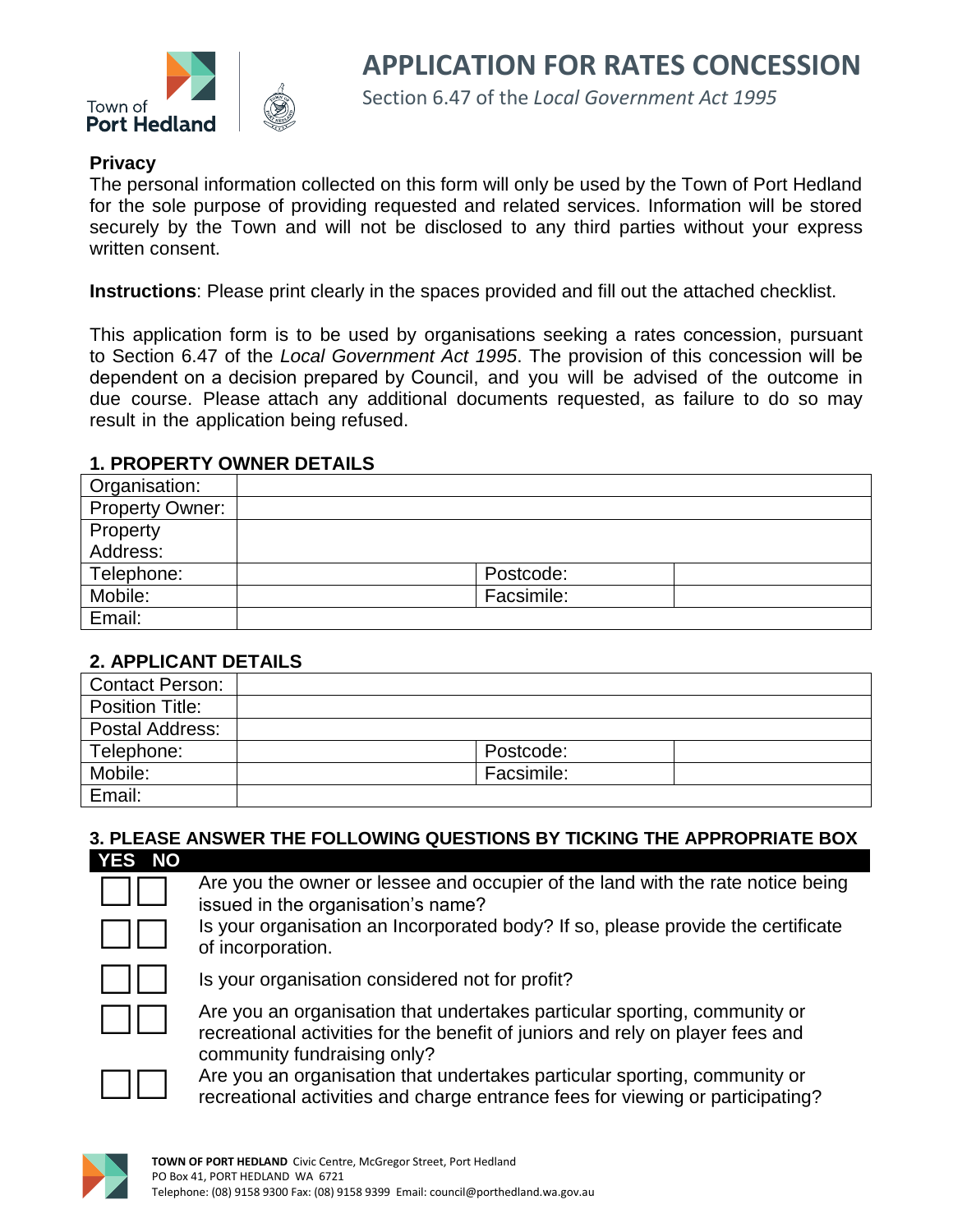



## **APPLICATION FOR RATES CONCESSION**

Section 6.47 of the *Local Government Act 1995*



Are you an organisation that undertakes particular sporting, community or recreational activities and hold a liquor license? Is the organisation considered a Public Benevolent Institution for taxation purposes?

 $\Box$ 

Does the organisation own or lease the rateable land? (If leased, is the lessee responsible for rates under the lease agreement)? If so, please provide a certificate of the lease.



Is your organisation applying for a 50% rates concession? or

If so, please provide the relevant taxation information.



Is your organisation applying for a 100% rates concession?

## **4. DOCUMENT REQUIREMENTS**

Please provide a copy of (in addition to those specified in Section 3):



Organisation's Constitution

 Written statement, outlining the nature of the organisation's operations. It should include the following details:

- Use and occupancy of the property
- Type of service provided (e.g. food, accommodation etc)
- Frequency of service provision (e.g. full-time, daily, weekly etc)
- Whether payment is received for the service



Floor plan of the leased property area, if only part of the property is applicable

Copies of the current years audited financial or other statements for the organisation to the satisfaction of Council.

## **5. AUTHORISATION**

- By signing this application, I hereby certify that the information provided is true and correct to the best of my knowledge.
- I understand that applications must be submitted by 31 March to be considered for the subsequent financial year.
- I have read and understand the Town's policy *02/004 Rating*.

| Name:         |       |
|---------------|-------|
| Position:     |       |
| Organisation: |       |
| Signed:       | Date: |